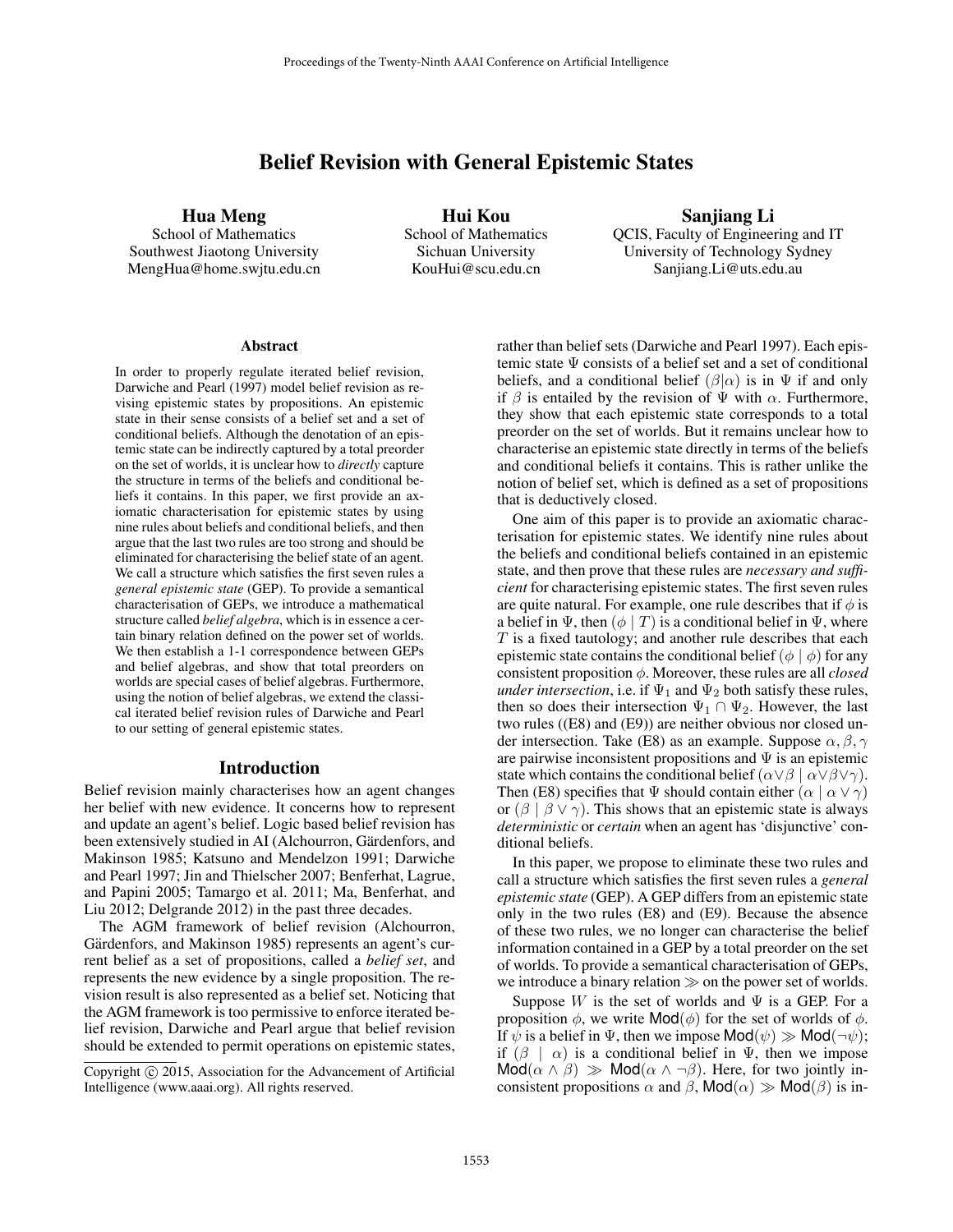terpreted as " $\alpha$  is more believable than  $\beta$ ." We call the mathematical structure  $(W, \gg)$  a *belief algebra* on W.

We then give an axiomatic characterisation of belief algebras and establish a 1-1 correspondence between GEPs and belief algebras. Meanwhile, we show that total preorders on worlds are special cases of belief algebras.

Furthermore, using the notion of belief algebras, we extend the classical iterated belief revision rules of Darwiche and Pearl to belief revision of a GEP by another GEP.

#### Notation and definitions

In this paper, we restrict our discussion to belief revision in a finite propositional language  $L$ . We denote by  $T$  a fixed tautology in  $L$  and write  $W$  for the set of all worlds (interpretations) of  $L$ . A *theory*  $K$  of  $L$  is a set of propositions which is deductively closed.

For each proposition  $\psi$ , we denote by  $\mathsf{Mod}(\psi)$  the set of all worlds of  $\psi$ , i.e. Mod( $\psi$ ) consists of all models of  $\psi$  in L. For a subset  $S \subseteq W$ , we denote by  $\overline{S}$  the complement of  $S$ , and by  $FORM(S)$  a proposition whose worlds are exactly those in S. Clearly, we have  $FORM(Mod(\psi)) \equiv \psi$  and  $Mod(FORM(S)) = S.$ 

A (partial) preorder  $\preceq$  on A is a binary relation on A which is reflexive and transitive. A preorder  $\preceq$  is called *total* if any two elements in A are comparable under  $\prec$ . We write  $x \sim y$  if  $x \preceq y$  and  $y \preceq x$ , and  $x \prec y$  if  $x \preceq y$  but  $y \not\preceq x$ .

## Belief revision and epistemic states

The most famous belief revision approach is AGM theory, which uses eight postulates to characterise the rules of belief revision (Alchourron, Gärdenfors, and Makinson 1985). In AGM's approach, the belief of an agent is represented by a theory in L, called a *belief set*. An AGM revision operator ◦ is a function mapping a belief set and a proposition to another belief set, which satisfies several postulates. Katsuno and Mendelzon (Katsuno and Mendelzon 1991) rephrase the AGM postulates in a propositional logic setting and give a representation theorem for AGM operators.

Researchers observe that belief set alone is not sufficient to uniquely determine a belief revision strategy and extra-logical factors such as conditional belief (Spohn 1988; Kern-Isberner 1999; Darwiche and Pearl 1997) and epistemic entrenchment (Gärdenfors and Makinson 1988) are proposed to overcome this shortcoming. In this paper, we will focus on conditional beliefs.

A *conditional belief* has the form  $(\beta | \alpha)$ , where  $\alpha, \beta$ are propositions in L. An agent has a conditional belief  $(\beta \mid$ α) if she will believe β whenever she believes α. Darwiche and Pearl (Darwiche and Pearl 1997) use epistemic states to model an agent's belief states and propose a theory of belief revision based on epistemic states. An epistemic state consists of a belief set and a set of conditional beliefs. The denotation of an epistemic state  $\Psi$  is captured by the AGM operator  $\circ$  defined by  $\Psi$  via (EP):

(EP)  $\beta \in \Psi \circ \alpha$  iff  $(\beta \mid \alpha) \in \Psi$ .

**Definition 1.** Suppose  $\Psi$  consists of a belief set (denoted by  $Bel(\Psi)$ ) and a set of conditional beliefs. We say  $\Psi$  is an epis-

temic state if the operator  $\circ$  defined by  $\Psi$  via (EP) satisfies  $(R<sup>*</sup>1)-(R<sup>*</sup>6)$  below.

- ( $R^*1$ )  $\Psi \circ \mu$  implies  $\mu$ .
- $(R^*2)$  If  $\Psi \wedge \mu$  is satisfiable, then  $\Psi \circ \mu \equiv \Psi \wedge \mu$ .
- ( $R^*3$ ) If  $\mu$  is satisfiable, then  $\Psi \circ \mu$  is satisfiable.
- $(R^*4)$  If  $\Psi_1 = \Psi_2$  and  $\mu_1 \equiv \mu_2$ , then  $\Psi_1 \circ \mu_1 \equiv \Psi_2 \circ \mu_2$ .

( $R^*5$ ) ( $\Psi \circ \mu$ )  $\wedge \phi$  implies  $\Psi \circ (\mu \wedge \phi)$ .

( $R^*6$ ) If  $(\Psi \circ \mu) \wedge \phi$  is satisfiable, then  $\Psi \circ (\mu \wedge \phi)$ implies  $(\Psi \circ \mu) \wedge \phi$ .

We note that in the above rules, when an epistemic state appears in a propositional formula, it is always a shorthand of its belief set. For example, we write  $\Psi \models \mu$  for  $Bel(\Psi) \models \mu, \Psi \wedge \mu$  for  $Bel(\Psi) \wedge \mu$ , and  $\omega \models \Psi$  for  $\omega \models Bel(\Psi)$ . In this paper, we call an operator that satisfies the above six postulates an *AGM operator*. We assume the new evidence is always satisfiable, as the revision process becomes trivial when the new evidence is unsatisfiable.

In the framework of Darwiche and Pearl, a revision operator is a function mapping an epistemic state and a proposition to a new epistemic state. Following (Katsuno and Mendelzon 1991), Darwiche and Pearl give a characterisation of epistemic states in terms of total preorders on W.

Definition 2. ((Darwiche and Pearl 1997)) A function that maps each epistemic state  $\Psi$  to a total pre-order  $\preceq_{\Psi}$  on W is called a *faithful assignment* if and only if

- (1) If  $\omega_1 \models \Psi$  and  $\omega_2 \models \Psi$ , then  $\omega_1 \sim_{\Psi} \omega_2$ ;
- (2) If  $\omega_1 \models \Psi$  and  $\omega_2 \not\models \Psi$ , then  $\omega_1 \prec_{\Psi} \omega_2$ ; and
- (3) If  $\Psi_1 = \Psi_2$ , then  $\preceq_{\Psi_1} = \preceq_{\Psi_2}$ .

Theorem 1. *((Darwiche and Pearl 1997)) A revision operator*  $\circ$  *satisfies* ( $R^*1$ )-( $R^*6$ ) precisely when there exists a *faithful assignment that maps each epistemic state* Ψ *to a total preorder*  $\preceq_{\Psi}$  *such that* 

$$
Mod(\Psi \circ \mu) = \min(Mod(\mu), \preceq_{\Psi}), \tag{1}
$$

*where*  $min(Mod(\mu), \leq_{\Psi})$  *denotes the set of minimum worlds in Mod*( $\mu$ ) *under*  $\preceq_{\Psi}$ *.* 

Darwiche and Pearl establish a 1-1 correspondence between epistemic states and total preorders on worlds. On one hand, suppose  $\Psi$  is an epistemic state. For any two worlds  $\omega_1, \omega_2$ , by  $(R^*1)$  and  $(R^*3)$ , the result of revising Ψ by FORM( $\{\omega_1, \omega_2\}$ ) must be one of FORM( $\{\omega_1\}$ ), FORM( $\{\omega_2\}$ ), FORM( $\{\omega_1,\omega_2\}$ ). From Theorem 1 and according to the different revision result,  $\preceq_{\Psi}$  is determined as follows (Katsuno and Mendelzon 1991):

$$
\omega_1 \prec_{\Psi} \omega_2 \quad \text{if} \quad \Psi \circ \text{FORM}(\{\omega_1, \omega_2\}) \equiv \text{FORM}(\{\omega_1\}).
$$
\n
$$
\omega_2 \prec_{\Psi} \omega_1 \quad \text{if} \quad \Psi \circ \text{FORM}(\{\omega_1, \omega_2\}) \equiv \text{FORM}(\{\omega_2\}).
$$
\n
$$
\omega_1 \sim_{\Psi} \omega_2 \quad \text{if} \quad \Psi \circ \text{FORM}(\{\omega_1, \omega_2\}) \equiv \text{FORM}(\{\omega_1, \omega_2\}).
$$

This gives the way to construct a total preorder from an epistemic state.

On the other hand, suppose  $\preceq$  is a total preorder on W. We construct an epistemic state  $\Psi$  as follows:

(D1)  $Bel(\Psi) \equiv FORM(min(W, \preceq)).$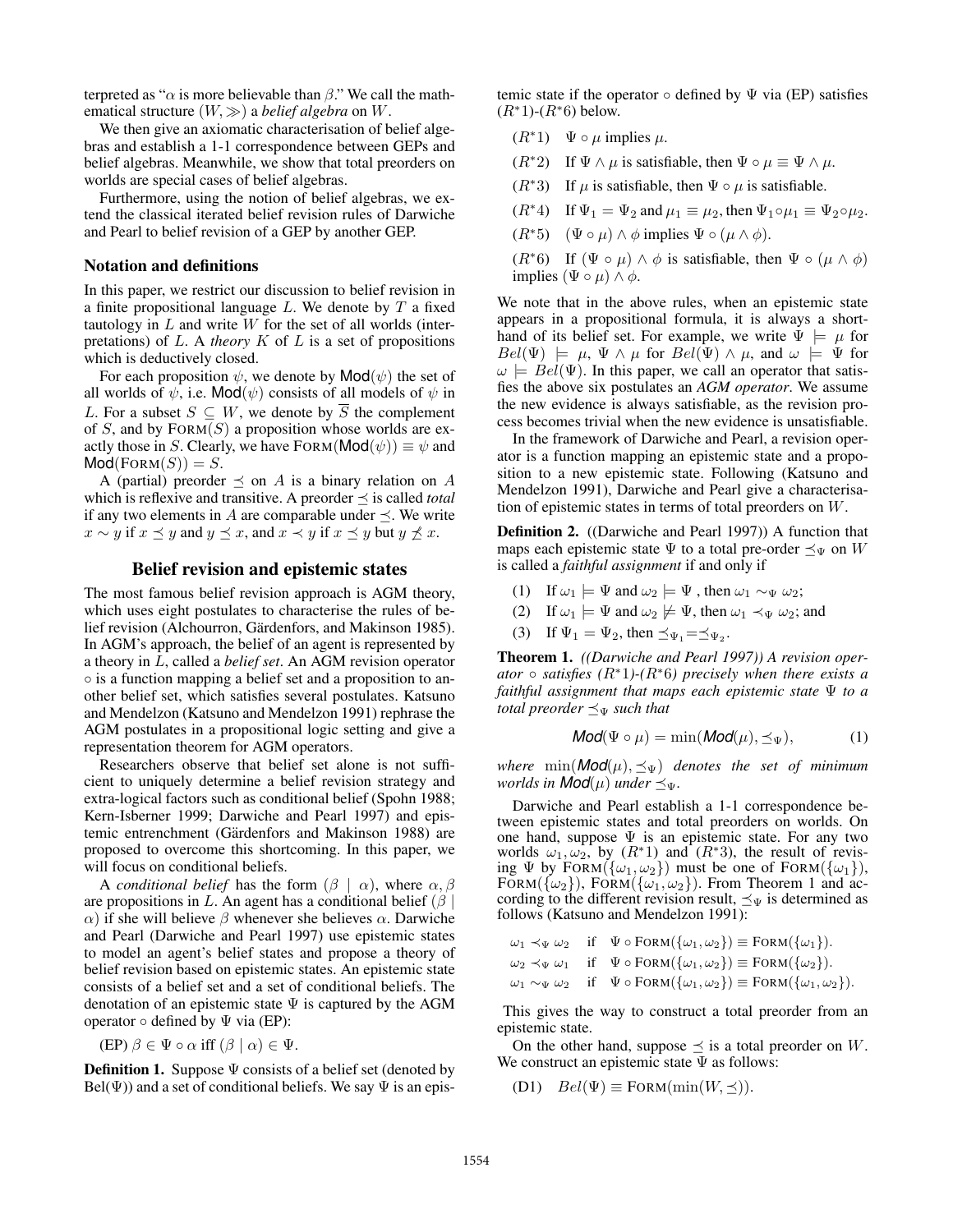(D2) A conditional belief  $(\beta | \alpha)$  is in  $\Psi$  iff there is a world of  $\alpha \wedge \beta$  which is strictly less than (by means of  $\prec$ ) all worlds of  $\alpha \wedge \neg \beta$ .

(D1) follows from Thm. 1 if we let  $\mu = T$  and (D2) follows from Thm. 1 and (EP) (cf. (Darwiche and Pearl 1997, Lemma 10)). Note that (D2) is equivalent to saying that every minimal world of  $\alpha \wedge \beta$  (under  $\preceq_{\Psi}$ ) is strictly less than every minimal world of  $\alpha \wedge \neg \beta$ .

We next summarise several properties of epistemic states.

Proposition 1. *Suppose* Ψ *is an epistemic state with*  $Bel(\Psi) = K$ . Then we have:

(E1)  $\phi \in Bel(\Psi)$  iff  $(\phi | T) \in \Psi$ .

(E2) If  $(\beta | \alpha) \in \Psi$ , then  $(\neg \beta | \alpha) \notin \Psi$ .

- (E3) If  $(\beta | \alpha \vee \beta) \in \Psi$  and  $\beta \models \gamma$ , then  $(\gamma | \alpha \vee \gamma) \in \Psi$ .
- (E4) If  $(\beta | \alpha \vee \beta) \in \Psi$  and  $\gamma \models \alpha$ , then  $(\beta | \gamma \vee \beta) \in \Psi$ Ψ.
- (E5)  $(\beta | \alpha) \in \Psi$  and  $(\gamma | \alpha) \in \Psi$  iff  $(\beta \wedge \gamma | \alpha) \in \Psi$ .

(E6) If  $\alpha_1 \equiv \alpha_2$  and  $\beta_1 \equiv \beta_2$ , then  $(\beta_1 | \alpha_1) \in \Psi$  iff  $(\beta_2 | \alpha_2) \in \Psi$ .

(E7) If  $\phi$  is consistent, then  $(\phi | \phi) \in \Psi$ .

(E8) Suppose  $\alpha$ ,  $\beta$ ,  $\gamma$  are pairwise inconsistent propositions. If  $(\alpha \vee \beta \mid \alpha \vee \beta \vee \gamma) \in \Psi$ , then at least one of  $(\alpha \mid \alpha \vee \gamma), (\beta \mid \beta \vee \gamma)$  is in  $\Psi$ .

(E9) Suppose  $\alpha, \beta, \gamma$  are pairwise inconsistent propositions. If  $(\alpha | \alpha \vee \beta) \notin \Psi$  and  $(\beta | \alpha \vee \beta) \notin \Psi$ , then  $(\alpha \mid \alpha \vee \gamma) \in \Psi$  iff  $(\beta \mid \beta \vee \gamma) \in \Psi$ .

*Proof.* Take (E8) as an example, the others are similar or simpler. Suppose  $\alpha$ ,  $\beta$ ,  $\gamma$  are pairwise inconsistent propositions. If  $(\alpha \vee \beta \mid \alpha \vee \beta \vee \gamma) \in \Psi$ , then by (D2) there is a world  $\omega \in Mod(\alpha \vee \beta)$  such that  $\omega$  is strictly less than every world of  $\gamma$ . Since  $\omega$  is a world of either  $\alpha$  or  $\beta$ , at least one of  $(\alpha \mid \alpha \vee \gamma)$ ,  $(\beta \mid \beta \vee \gamma)$  is in  $\Psi$ . This proves (E8).  $\Box$ 

**Remark 1.** *Let*  $\alpha = \neg \beta$  *in (E3). Then (E3) is equivalent to saying the agent will believe*  $\gamma$  *if she believes*  $\beta$  *and*  $\beta \models \gamma$ *.* 

*We note that the first seven rules are very natural. (E2) shows that a rational agent's belief information should be consistent; (E3) and (E4) show that belief information is closed under implication; (E5) shows that belief information is closed under conjunction; and (E6) shows that epistemic state contains all equivalent belief information.*

Compared to  $(E1)-(E7)$ ,  $(E8)$  and  $(E9)$  are perhaps too strong. It is very likely that an agent believes ( $\alpha \vee \beta$ )  $\alpha \vee \beta \vee \gamma$ )  $\in \Psi$  but believes neither  $(\alpha \mid \alpha \vee \gamma)$  nor  $(\beta \mid \beta \vee \gamma)$ . For example, let  $\alpha$  ( $\beta$ ,  $\gamma$ , respectively) denote the proposition that Argentina (Brazil, Germany, respectively) will win the 2014 Football World Cup. Then it is rational for an agent to believe on July 8 that the chances of Argentina and Brazil *together* is greater than that of Germany alone, but does not believe either will have a better chance than Germany.

As for (E9), even though an agent does not have either  $(\alpha \mid \alpha \vee \beta)$  or  $(\beta \mid \alpha \vee \beta)$  in  $\Psi$ , she may still hold a conditional belief  $(\alpha \mid \alpha \vee \gamma)$  but not  $(\beta \mid \alpha \vee \gamma)$ , or vice versa. For example, on July 8, the agent may have no idea who will win when she believes either Argentina or Brazil will win the cup, but, still, she may believe that Argentina

has a better chance than Germany once she believes either Argentina or Germany will win the cup and that Germany has a better chance than Brazil once she believes that either Brazil or Germany will win the cup.

It then seems natural to eliminate (E8) and (E9) from the definition of epistemic states.

**Definition 3.** Suppose  $\Psi$  consists of a belief set  $Bel(\Psi)$  and a set of conditional beliefs. We call Ψ a *general epistemic state* (GEP for short) if it satisfies (E1)-(E7).

Later we will show in Thm. 6 that a GEP is an epistemic state if it satisfies (E8) and (E9). That is, the nine conditions (E1)-(E9) are necessary and sufficient for characterising epistemic states.

It is difficult (if not impossible) to represent a GEP  $\Psi$  by a total preorder on worlds without introducing new conditional beliefs which are not in  $\Psi$  (cf. Example 1). In the next section, we provide a semantical characterisation for GEPs by introducing a mathematical structure called *belief algebra*, which is in essence a binary relation defined on  $2^W$ .

## Belief algebras

Each GEP induces a natural binary relation  $\gg_{\Psi}$  on  $2^W$ .

**Definition 4.** Suppose  $\Psi$  is a GEP. We define a binary relation  $\gg_{\Psi}$  on  $2^W$  as follows:

• If  $\phi \in Bel(\Psi)$ , then  $Mod(\phi) \gg_{\Psi} Mod(\neg \phi)$ .

• If  $(\beta | \alpha) \in \Psi$ , then  $Mod(\alpha \wedge \beta) \gg_{\Psi} Mod(\alpha \wedge \neg \beta)$ . We write  $Alg(\Psi)$  for  $(2^W, \gg_{\Psi})$ .

**Proposition 2.** *Suppose*  $U \gg_{\Psi} V$ *. Then*  $U \cap V = \emptyset$  *and*  $U \gg_{\Psi} V$  *iff*  $(FORM(U) | FORM(U) \vee FORM(V)) \in \Psi$ .

Intuitively, we regard  $Mod(\alpha \wedge \beta) \gg Mod(\alpha \wedge \neg \beta)$  as representing that  $\alpha \wedge \beta$  is more believable than  $\alpha \wedge \neg \beta$ .

In this way, we represent the agent's belief state by a binary relation on  $2^{W}$ . Note that  $Mod(\phi) \cap Mod(\neg \phi)$  and  $Mod(\alpha \wedge \beta) \cap Mod(\alpha \wedge \neg \beta)$  are both empty. The binary relation  $\gg_{\Psi}$  is defined only for disjoint subsets of W. Write

$$
R_W = \{ (U, V) \mid U, V \subseteq W, U \cap V = \varnothing \}. \tag{2}
$$

That is,  $R_W$  consists of pairs of disjoint subsets of W. It is clear that each  $\gg_{\Psi}$  is contained in  $R_W$ .

 $(W, \gg_{\Psi})$  is a belief algebra in the following sense.

**Definition 5.** Suppose  $\gg$  is a binary relation on  $2^W$ . We say  $(2^W, \gg)$  is a *belief algebra* if it satisfies:

- $(A0) \geqslant \subseteq R_W$ .
- (A1) If  $U \subseteq W$ , then  $U \gg \emptyset$  iff  $U \neq \emptyset$ .
- (A2) If  $U \gg V$ , then  $V \not\gg U$ .
- (A3) If  $U_1 \supseteq U \gg V \supseteq V_1$  and  $U_1 \cap V_1 = \emptyset$ , then  $U_1 \gg V_1$ .

(A4) If  $U = U_1 \cup V_1 = U_2 \cup V_2$  and  $U_1 \gg V_1, U_2 \gg V_2$ , then  $U_1 \cap U_2 \gg V_1 \cup V_2$ .

**Remark 2.** *(A1) shows that each satisfiable*  $\phi$  *is more believable than false;* (A2) *shows that if*  $\alpha$  *is more believable than* β *then* β *must not be more believable than* α*; (A3) shows that satisfies conditional transitivity. (A4) is a generalisation of the following phenomenon: if* α *is more believable than*  $\neg \alpha$  *and*  $\beta$  *is more believable than*  $\neg \beta$  *then*  $\alpha \wedge \beta$ *is more believable than*  $\neg \alpha \lor \neg \beta$ *.*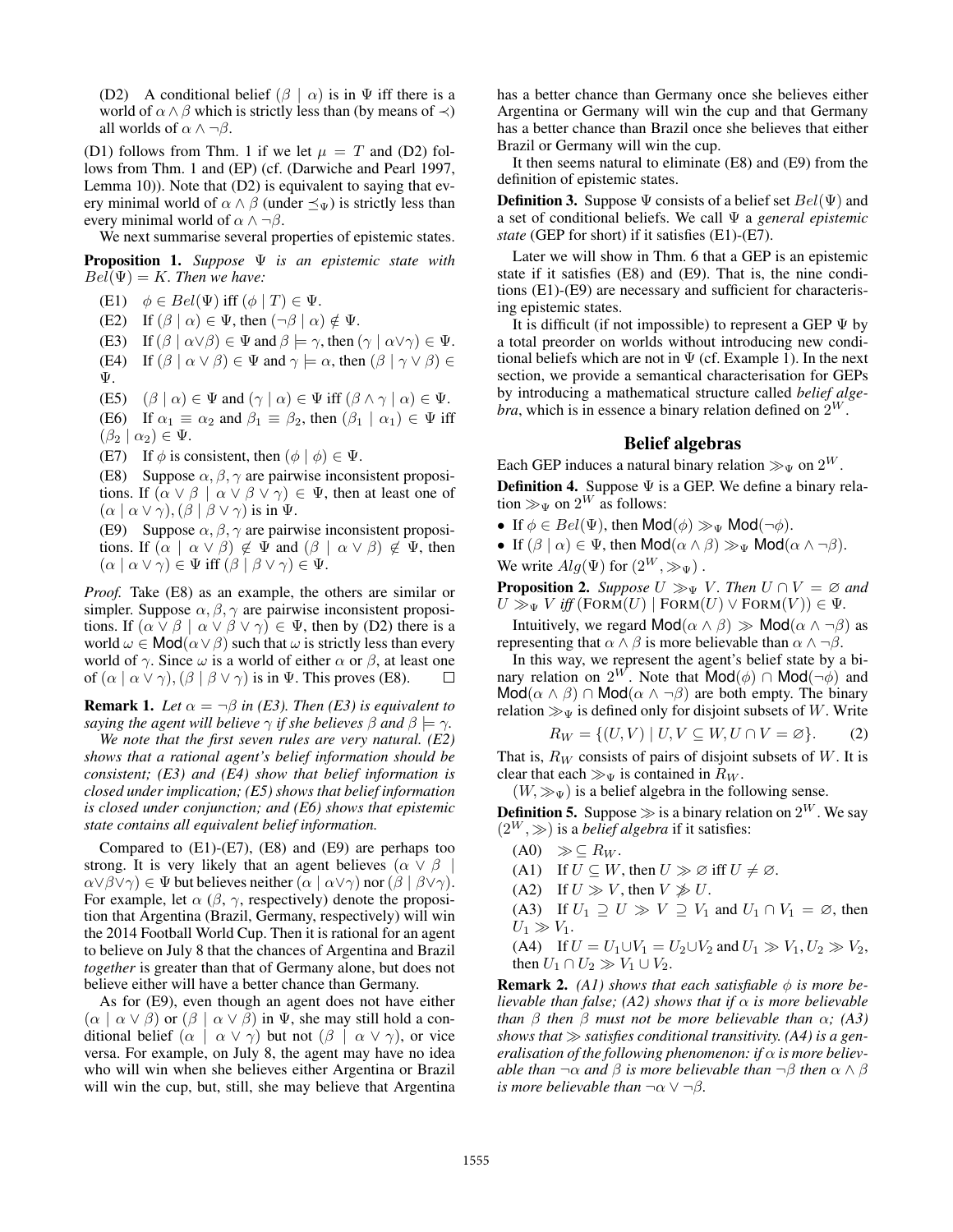Now we show each GEP derives a belief algebra.

**Theorem 2.**  $Alg(\Psi)$  *is a belief algebra if*  $\Psi$  *is a GEP.* 

A belief algebra also gives rise to a GEP.

**Definition 6.** Suppose  $G = (2^W, \gg)$  is a belief algebra. We define  $Gep(\overrightarrow{G})$  which is a set of beliefs and conditional beliefs as follows:

• If  $Mod(\phi) \gg Mod(\neg \phi)$  then  $\phi \in Gep(G)$ .

• If  $Mod(\alpha \wedge \beta) \gg Mod(\alpha \wedge \neg \beta)$  then  $(\beta \mid \alpha) \in Gep(G)$ .

**Proposition 3.** *Suppose*  $U \cap V = \emptyset$ *. Then we have*  $(\text{FORM}(U) | \text{FORM}(U) \lor \text{FORM}(V)) \in \text{Gep}(G) \text{ iff } U \gg V.$ 

We then have the following result.

**Theorem 3.** *If*  $G = (2^W, \gg)$  *is a belief algebra, then* Gep(G) *is a GEP.*

Theorems 2 and 3 establish the correspondence between GEPs and belief algebras. From the definition of  $Alq(\Psi)$ , we know  $Alg(\Psi_1) \neq Alg(\Psi_2)$  if  $\Psi_1 \neq \Psi_2$ . We conclude that the correspondence is 1-1. Moreover we have:

Proposition 4. *Suppose* Ψ *is a GEP and* G *is a belief algebra. Then we have*

$$
Gep(Alg(\Psi)) = \Psi \text{ and } Alg(Gep(G)) = G. \tag{3}
$$

## Properties of belief algebra

Now we show some properties of belief algebra. The following result unveils the structure of  $\gg$ .

**Proposition 5.** *Suppose*  $(2^W, \gg)$  *is a belief algebra. There is a unique chain*  $\Delta = \{U_1 \gg U_2 \gg U_3 \gg \cdots \gg U_n\}$  *s.t.:* 

(Ch1)  $\{U_i\}_{i=1}^n$  is a partition of W.

(Ch2) For each  $U_i$ , if  $V_1, V_2$  are two disjoint nonempty subsets of  $U_i$ , then  $V_1$  and  $V_2$  are incomparable in  $\gg$ , i.e.,  $(V_1, V_2) \notin \gg$  and  $(V_2, V_1) \notin \gg$ .

*Proof.* We only show how to construct  $\Delta$ . If  $U \gg \overline{U}$  and  $V \gg \overline{V}$  then we have  $U \cap V \gg \overline{U \cap V}$  by (A4) and thus  $U \cap V \neq \emptyset$  by (A1). Let  $U_1 = \bigcap \{U \mid U \subseteq W, U \gg \overline{U}\}.$ Then  $U_1 \gg \overline{U_1}$ . Furthermore, for all  $U \gg \overline{U}$  we have  $U_1 \subseteq$ U. Let  $W_1 = W \setminus U_1$  (i.e.  $W_1 = \overline{U_1}$ ). We construct  $U_2$  in  $W_1$  similarly as  $U_1$  in W. Let  $U_2 = \bigcap \{U \mid U \subseteq W_1, U \gg \}$  $W_1 \setminus U$ . Since  $U_2 \subseteq W_1$ , we have  $U_1 \gg U_2$  by (A3).

Let  $W_2 = W_1 \setminus U_2$ . We construct a  $U_3$  in the same way and  $U_1 \gg U_2 \gg U_3$ . Similarly, we get  $U_4, U_5, \cdots$ . Since W is a finite set, the process will stop in  $n$  steps for some  $n \geq 1$ . Then we hold a chain  $\Delta$ . П

We call this unique chain the *backbone* of  $(2^W, \gg)$ . Suppose  $G$  is a belief algebra with backbone  $\Delta = \{U_1 \gg U_2 \gg 1\}$  $U_3 \gg \cdots \gg U_n$ . From the proof of Prop. 5, we conclude that  $U_1 \gg U_1$  and  $U_1 \subseteq U$  for any  $U \subseteq W$  such that  $U \gg \overline{U}$ . Recall that  $Gen(G)$  is the corresponding GEP of G. By Definition 6,  $U_1$  consists exactly of the worlds of  $Bel(Gep(G))$ , i.e. Mod $(Bel(Gep(G))) = U_1$ .

#### Sparse belief algebra and complete belief algebra

In above we have seen each belief algebra has a backbone. For convenience, we also call any chain  $U_1 \gg U_2 \gg U_3 \gg$  $\cdots \gg U_n$  in  $2^W$  that satisfies (Ch1) and (Ch2) a *backbone*.

We next show that, for every backbone  $\Delta$ , there are belief algebras that have backbone  $\Delta$ . Among these belief algebras, there is a smallest one and a largest one. Furthermore, we give characterisations for these special belief algebras.

Firstly, we show how to generate a belief algebra by using a subset of  $R_W$ .

**Definition 7.** Given  $\Omega \subseteq R_W$ , we denote by  $Gen(\Omega)$  the smallest subset of  $R_W$  which contains  $\Omega$  and is closed under (A1), (A3) and (A4).

It is possible that  $Gen(\Omega)$  does not satisfy (A2). However, if  $Gen(\Omega)$  satisfies (A2) then  $Gen(\Omega)$  is a belief algebra. In particular, if  $\Delta$  is a backbone, then  $Gen(\Delta)$  satisfies (A2).

**Lemma 1.** *Suppose*  $G = (2^W, \gg)$  *is a belief algebra and*  $\Delta = \{U_1 \gg U_2 \gg U_3 \gg \cdots \gg U_n\}$  its backbone. Let  $Gen(\tilde{\Delta}) = (2^W, \gg^{\text{sp}})$  be the belief algebra generated by  $\Delta$ *. Then*  $Gen(\Delta)$  *has backbone*  $\Delta$  *and*  $\gg$ <sup>sp</sup>⊆  $\gg$ *.* 

We next examine the largest belief algebra with backbone ∆. We need the following notion of *support*.

**Definition 8.** Suppose  $G = (2^W, \gg)$  is a belief algebra and  $\Delta = \{U_1 \gg U_2 \gg U_3 \gg \cdots \gg U_n\}$  its backbone. The *support* of a nonempty set  $V \subseteq W$  in G is defined as

$$
I(V) = U_{\min\{i|V \cap U_i \neq \varnothing\}}.\tag{4}
$$

By definition,  $I(V)$  is the first  $U_j$  such that  $V \cap U_j \neq \emptyset$ .

**Definition 9.** Suppose  $(2^W, \gg)$  is a belief algebra and  $\Delta =$  ${U_1 \gg U_2 \gg U_3 \gg \cdots \gg U_n}$  its backbone. We define a new binary relation  $\gg^c \subseteq R_W$  on  $2^W$  as:

$$
\gg^c = \{(U, V) \in R_W : I(U) \gg I(V)\}.
$$
 (5)

Then we have

**Lemma 2.** *Suppose*  $G = (2^W, \gg)$  *is a belief algebra and*  $\Delta = \{U_1 \gg U_2 \gg U_3 \gg \cdots \gg U_n\}$  its backbone. Then  $G<sup>c</sup> = (2<sup>W</sup>, \gg<sup>c</sup>)$  *is a belief algebra and has backbone*  $\Delta$ *. Moreover,*  $\gg^c$  *contains*  $\gg$ .

From the above lemma, we conclude that, for each belief algebra G, if  $U \gg V$  then  $I(U) \gg I(V)$ . That is to say,  $I(U) \gg I(V)$  is a necessary condition for  $U \gg V$ . If  $G =$  $G^c$  then  $I(U) \gg I(V)$  is also a sufficient condition.

**Theorem 4.** Let  $G = (2^W, \gg)$  be a belief algebra with  $\mathit{backbone} \ \Delta = \{U_1 \gg U_2 \gg U_3 \gg \cdots \gg U_n\}.$  Among *all belief algebras with backbone*  $\Delta$ *,*  $Gen(\Delta)$  *is the smallest and* G<sup>c</sup> *the largest.*

We call the smallest belief algebra a *sparse* belief algebra, and the largest a *complete* belief algebra.

**Definition 10.** Let  $G = (2^W, \gg)$  be a belief algebra with backbone  $\Delta = \{U_1 \gg U_2 \gg U_3 \gg \cdots \gg U_n\}$ . We call G a *sparse* belief algebra if  $G = Gen(\Delta)$ ; and call G a *complete* belief algebra if  $G = G<sup>c</sup>$ .

The next example shows how to construct belief algebras.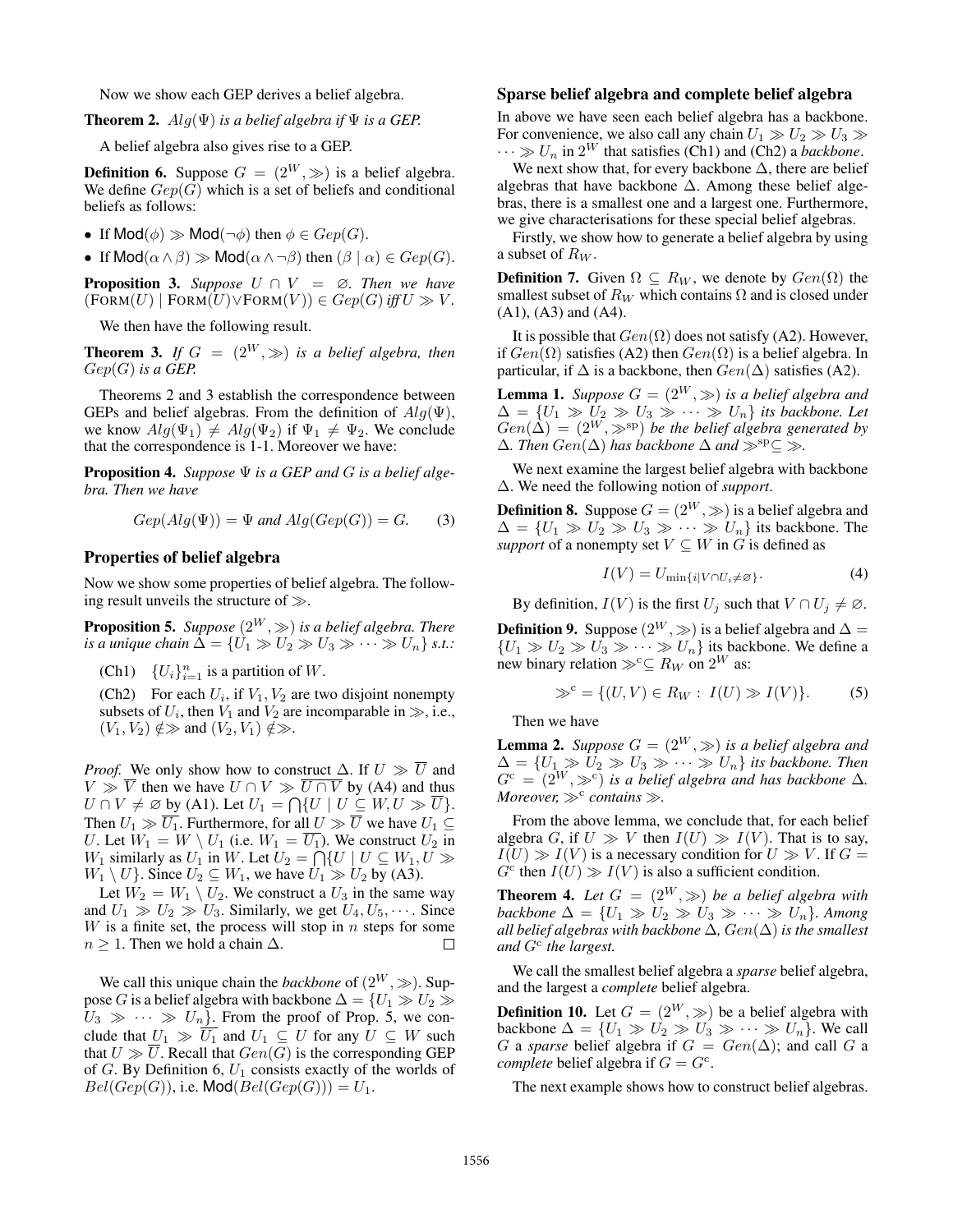Example 1. *Suppose* L *has two propositional atoms* a *and* b and  $W = \{\omega_1 = a \wedge b, \omega_2 = a \wedge \neg b, \omega_3 = \neg a \wedge b, \omega_4 = \emptyset\}$  $\neg a \land \neg b$ *}. Let*  $\phi = a \land b$ ,  $\alpha = \text{FORM}(\{\omega_2, \omega_3, \omega_4\})$ ,  $\beta = \text{F} \overline{\text{ORM}}(\{\omega_2, \omega_3\})$ . Assume that Bob's current be*lief is*  $\Gamma = {\phi, (\beta | \alpha)}$ *. That is, in the current state, Bob only believes* φ*, and he will believe* β *when he believes* α*. Suppose there is no other information about belief.* From  $\Gamma = {\phi, (\beta | \alpha)}$  and Definition 5 we have *Mod*( $\phi$ )  $\gg_{\Gamma}$  *Mod*( $\neg \phi$ ) *and Mod*( $\beta \land \alpha$ )  $\gg_{\Gamma}$  *Mod*( $\neg \beta \land \alpha$ )*, i.e.*  $\gg_{\Gamma}$  has only two instances:  $\{\omega_1\} \gg_{\Gamma} \{\omega_2, \omega_3, \omega_4\}$  and  $\{\omega_2,\omega_3\}\gg_\Gamma \{\omega_4\}$ *. Let*  $G_1 = Gen(\gg_\Gamma)$  *be the belief algebra generated by*  $\gg_\Gamma$  *using (A0)-(A4). For the sake of brevity we use*  $(1, 234)$  *to represent*  $\{\omega_1\} \gg_{\Gamma} \{\omega_2, \omega_3, \omega_4\}$ *, and, similarly,*  $(23, 4)$  *for*  $\{\omega_2, \omega_3\} \gg_\Gamma \{\omega_4\}$ *. We then have* 

 $G_1 = \{(1, 2), (1, 3), (1, 4), (1, 23), (1, 24), (1, 34), (1, 234),$  $(12, 3), (12, 4), (12, 34), (13, 2), (13, 4), (13, 24),$  $(14, 2), (14, 3), (14, 23), (123, 4), (124, 3), (134, 2),$  $(23, 4)$ } ∪  $\{(U, \emptyset) \mid U \subseteq W, U \neq \emptyset\}$ 

*and the backbone of*  $G_1$  *is*  $\{\omega_1\} \gg_{\Gamma} \{\omega_2, \omega_3\} \gg_{\Gamma} \{\omega_4\}.$ *This is,*  $G_1 = Gen(\{\{\omega_1\} \gg_{\Gamma} \{\omega_2, \omega_3\} \gg_{\Gamma} \{\omega_4\}\})$  *is a sparse belief algebra. Adding*  $\{\omega_2\} \gg \{\omega_4\}$  *into*  $G_1$ *, we get a belief algebra*  $G_2$  *whose backbone is also*  $\{\{\omega_1\} \gg$  ${\{\omega_2,\omega_3\}} \gg {\{\omega_4\}};$  Adding  ${\{\omega_2\}} \gg {\{\omega_4\}};$   ${\{\omega_3\}} \gg {\{\omega_4\}}$ *into* G1*, we get a complete belief algebra* G<sup>c</sup> *. It is clear that*  $G_1 \subset G_2 \subset G^c$ .

Γ *cannot be represented by a total preorder. There are several different total preorders on worlds that can entail* Γ*, e.g.*  $ω_1$   $\prec$   $ω_2$   $\sim$   $ω_3$   $\prec$   $ω_4$  *or*  $ω_1$   $\prec$   $ω_2$   $\prec$   $ω_4$   $\prec$   $ω_3$ *or*  $\omega_1 \prec \omega_3 \prec \omega_4 \prec \omega_2$ . None of these preorder can rep*resent* Γ *without introducing new conditional beliefs. The main reason is that the belief information determined by* Γ *is incomplete and is only equivalent to a GEP, viz.*  $Gep(G_1)$ *.* 

In the next section we establish the correspondence between epistemic states and complete belief algebras.

## Epistemic states and complete belief algebras

In this section we show that if  $\Psi$  is an epistemic state then  $Alg(\Psi)$  is a complete belief algebra and if G is a complete belief algebra then  $Gep(G)$  is an epistemic state.

Firstly, we show that each total preorder on  $W$  leads to a complete belief algebra.

**Lemma 3.** *Suppose*  $\prec$  *is a total preorder on W. For any two nonempty subsets*  $V_1$ ,  $V_2$  *of* W *with*  $V_1 \cap V_2 = \emptyset$ , *define*  $V_1 \gg V_2$  *if there is an*  $\omega_1 \in V_1$  *such that*  $\omega_1 \prec \omega_2$  *for all*  $\omega_2 \in V_2$ *. We denote by*  $G_{\prec} = Gen(\gg)$ *. Then*  $G_{\prec}$  *is a complete belief algebra.*

Secondly, we show each complete belief algebra also induces a total preorder on W.

Lemma 4. *Suppose* G *is a complete belief algebra with backbone*  $\Delta = \{U_1 \gg U_2 \gg U_3 \gg \cdots \gg U_n\}$ *. We define a preorder on* W *as follows: for any*  $\omega_1, \omega_2 \in W$ 

- $\omega_1 \prec \omega_2$  *iff*  $I(\{\omega_1\}) \gg I(\{\omega_2\}).$
- $\omega_1 \sim \omega_2$  *iff*  $I(\{\omega_1\}) = I(\{\omega_2\}).$

*Then*  $\preceq$  *is a total preorder and*  $G_{\preceq} = G$ *.* 

By Lemmas 3 and 4, there is a 1-1 correspondence between total preorders on W and complete belief algebras on  $2^W$ . Recall the 1-1 correspondence between total preorders on  $W$  and epistemic states (cf. Section II). We have

Theorem 5. *Suppose* Ψ *is a GEP. Then* Ψ *is an epistemic state iff*  $Gen(\gg_{\Psi})$  *is a complete belief algebra.* 

We have established the correspondence between GEPs and belief algebras in Thm. 2 and Thm. 3. This shows that the rules (A0)-(A4) for belief algebras corresponding to rules (E1)-(E7) for GEPs. Furthermore, we have the following translation of (E8) and (E9) in belief algebras:

(A5) Suppose  $U_1, U_2, U_3$  are pairwise disjoint nonempty subsets of W. If  $U_1 \cup U_2 \geq U_3$  then either  $U_1 \gg U_3$  or  $U_2 \gg U_3$ .

(A6) Suppose  $U_1, U_2, U_3$  are pairwise disjoint nonempty subsets of W. If  $U_1 \not\gg U_2$  and  $U_2 \not\gg U_1$  then  $U_1 \gg U_3$  iff  $U_2 \gg U_3$ .

It is easy to see the following lemma.

Lemma 5. *Suppose* Ψ *is GEP. Then:*

- (1)  $\Psi$  satisfies (E8) iff  $Alg(\Psi)$  satisfies (A5).
- (2)  $\Psi$  satisfies (E9) iff  $Alg(\Psi)$  satisfies (A6).

From Thm. 5 and Prop. 1, it is clear that a complete belief algebra satisfies (A5)-(A6). The following result shows that any belief algebra that satisfies (A5) and (A6) is complete.

Lemma 6. *Suppose* G *is a belief algebra with backbone*  $\Delta = \{U_1 \gg U_2 \gg U_3 \gg \cdots \gg U_n\}$ . If G satisfies (A5)-*(A6) then* G *is a complete belief algebra.*

From above two lemmas, we have the following theorem.

Theorem 6. *Every GEP that satisfies (E8) and (E9) is an epistemic state.*

As a consequence of Thm. 6 and Prop. 1, we have

Theorem 7. *Suppose* Ψ *consists of a belief set* K *and a set of conditional beliefs. Then* Ψ *is an epistemic state iff it satisfies (E1)-(E9).*

## Revising belief algebra by belief algebra

In the framework of Darwiche and Pearl (1997), an agent's current belief is represented as an epistemic state Ψ. When she gets a new evidence  $\mu$ , she updates her belief to a new epistemic state  $\Psi \circ \mu$ . Since each epistemic state can be represented by a total preorder on the set of worlds, Darwiche and Pearl (Darwiche and Pearl 1997) essentially provide a theory for revising a total preorder by a proposition with the result being a new total preorder. There are two principles of their framework. One is the *success* principle:  $\mu$  should be put into  $Bel(\Psi \circ \mu)$ ; the other one is the *minimal change* principle, which requires the agent to keep the ordering in  $\preceq_{\Psi}$  to  $\preceq_{\Psi \circ \mu}$  as much as possible. The relation between  $\preceq_{\Psi}$ and  $\preceq_{\Psi \circ \mu}$  is constrained as follows:

(CR1) If  $\omega_1, \omega_2 \in \text{Mod}(\mu)$  then  $\omega_1 \preceq_{\Psi \circ \mu} \omega_2$  iff  $\omega_1 \preceq_{\Psi} \omega_2$  $\omega_2$ .

(CR2) If  $\omega_1, \omega_2 \in \text{Mod}(\neg \mu)$  then  $\omega_1 \preceq_{\Psi \circ \mu} \omega_2$  iff  $\omega_1 \preceq_\Psi \omega_2$ .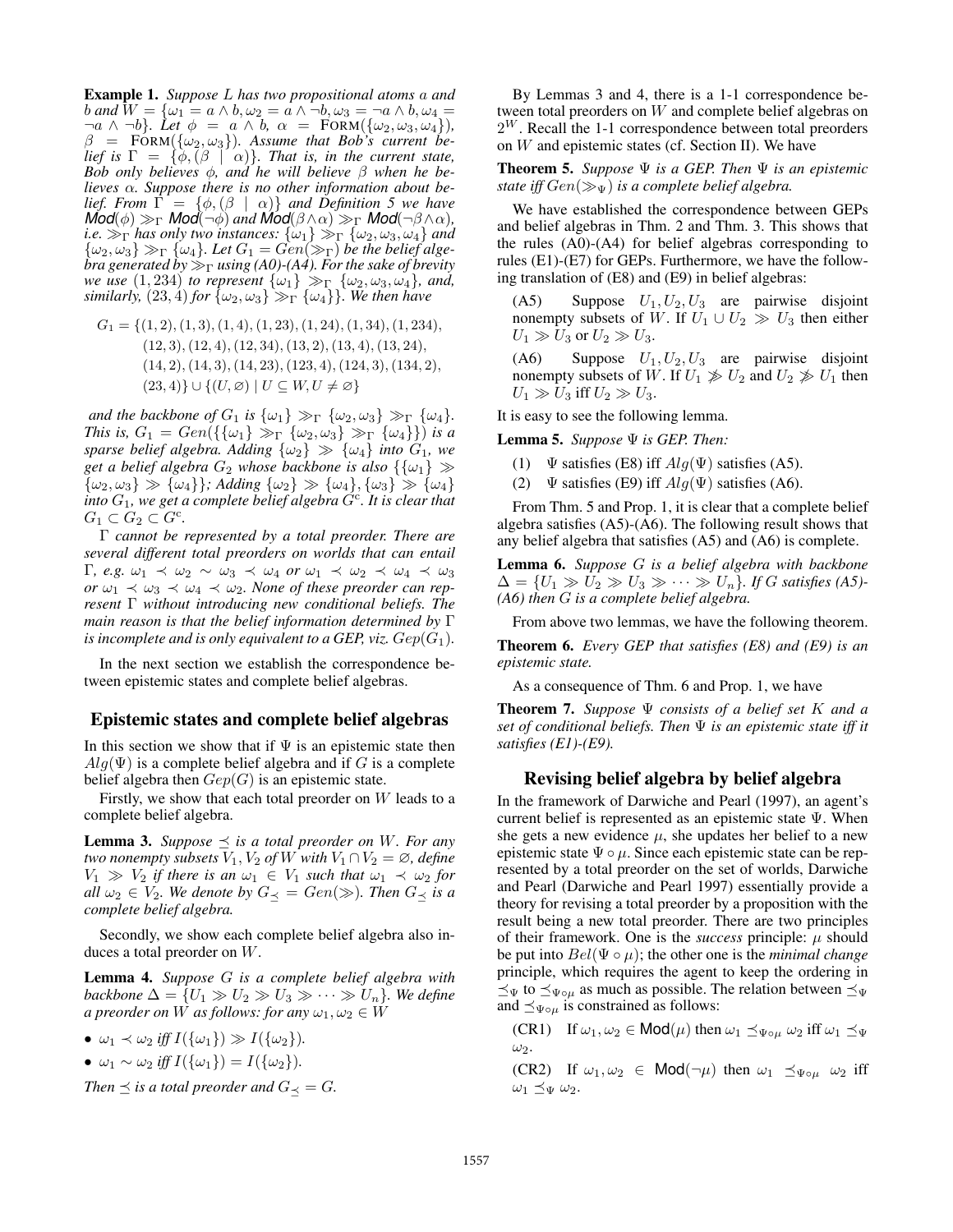(CR3) If  $\omega_1 \in \text{Mod}(\mu)$  and  $\omega_2 \in \text{Mod}(\neg \mu)$ , then  $\omega_1 \prec_{\Psi} \omega_2$  implies  $\omega_1 \prec_{\Psi \circ \mu} \omega_2$ .

(CR4) If  $\omega_1 \in \text{Mod}(\mu)$  and  $\omega_2 \in \text{Mod}(\neg \mu)$ , then  $\omega_1 \preceq_{\Psi} \omega_2$  implies  $\omega_1 \preceq_{\Psi \circ \mu} \omega_2$ .

Recall by Lemma 3 we know  $\preceq_{\Psi}$  and  $\preceq_{\Psi \circ \mu}$  can be represented as complete belief algebras. A proposition  $\mu$  can also be represented as the sparse belief algebra  $Alq(\mu)$  generated by  $Mod(\mu) \gg Mod(\neg \mu)$ . Thus we regard the revision framework of Darwiche and Pearl as revising a complete belief algebra by a sparse belief algebra  $Alg(\mu)$ .

In this section, we consider a more general revision framework. We suppose the agent's current belief  $G_1$ , the new evidence  $G_2$ , and the result of the revision  $G_3$  are all belief algebras. The process is represented by an operator as  $G_1 \bullet G_2 = G_3.$ 

Suppose  $A_1 \gg_1 A_2 \gg_1 \cdots \gg_1 A_n$  and  $B_1 \gg_2 B_2 \gg_2$  $\cdots \gg_2 B_m$  are the backbones of  $G_1$  and, respectively,  $G_2$ . Firstly, from the success principle, all the ordering of  $G_2$ should be put into  $G_3$ . That is,

(RA1) If 
$$
U \gg_2 V
$$
 then  $U \gg_3 V$ .

Secondly, we extend (CR1)-(CR4) to the general framework. (CR1) and (CR2) show that  $\preceq_{\Psi}$  and  $\preceq_{\Psi \circ \mu}$  are identical in  $Mod(\mu)$  and  $Mod(\neg \mu)$ . Note that  $Mod(\mu)$  and  $Mod(\neg \mu)$ are the only elements of the backbone of  $Alg(\mu)$ . Suppose  $B_i$  is an element in  $G_2$ 's backbone. We require  $\gg_1$  and  $\gg_3$ to be identical in  $B_i$ .

(RA2) If  $U, V \subseteq B_i$ , then  $U \gg_3 V$  iff  $U \gg_1 V$ ;

Now consider how to extend (CR3). Suppose  $\omega_1 \in Mod(\mu)$ and  $\omega_2 \in \text{Mod}(\neg \mu)$ . Note that  $I(\{\omega_1\}) = \text{Mod}(\mu)$  and  $I(\{\omega_2\}) = \text{Mod}(\neg \mu)$  in  $Alg(\mu)$ . (CR3) can be rephrased as "If  $\{\omega_1\} \gg_{\Psi} \{\omega_2\}$  and  $I_{\mu}(\{\omega_1\}) \gg_{\mu} I_{\mu}(\{\omega_2\})$  in  $Alg(\mu)$ , then  $\{\omega_1\} \gg_{\Psi \circ \mu} \{\omega_2\}$ ." More generally, we have

(RA3) If  $U \gg_1 V$ ,  $I(U) \gg_2 I(V)$  in  $G_2$ , then  $U \gg_3$  $V$ .

From (RA1) and (RA2) we have already put the whole  $\gg_2$ and part of  $\gg_1$  into  $\gg_3$ . To make sure (RA3) does not incur inconsistency, we need to prove that  $(V, U)$  is not in  $\gg_3$ . Because  $U \gg_1 V$  and  $I(U) \gg_2 I(V)$  in  $G_2$ ,  $(V, U)$  is in neither  $\gg_1$  nor  $\gg_2$ . This guarantees  $(V, U)$  is not in  $\gg_3$ .

Since  $\omega_1 \preceq_{\Psi} \omega_2$  is equivalent to  $\omega_2 \nless \omega_1$ , (CR4) can be rephrased as "If  $(\{\omega_2\}, \{\omega_1\}) \notin \gg_{\Psi}$  and  $I_{\mu}(\{\omega_1\}) \gg_{\mu}$  $I_{\mu}(\{\omega_2\})$ , then  $(\{\omega_2\}, \{\omega_1\}) \notin \gg_{\Psi \circ \mu}$ ." Similarly, we have

(RA4) If  $(U, V) \notin \gg_1$ ,  $I(V) \gg_2 I(U)$  in  $G_2$ , then  $(U, V) \notin \gg_3$ .

To summarise, we have presented a framework that revises belief algebra by belief algebra. Our revision rules (RA1)-(RA4) are natural extensions of the rules in (Darwiche and Pearl 1997).

We define a concrete operator that satisfies (RA1)-(RA4).

**Proposition 6.** Suppose  $G_1$ ,  $G_2$  are belief algebras with *backbones*  $A_1 \gg_1 A_2 \gg_1 \cdots \gg_1 A_n$  *and*  $B_1 \gg_2 B_2 \gg_2$  $\cdots \gg_2 B_m$  *respectively. Let*  $G_1 \star G_2 = Gen(\gg)$ *, where*  $\gg$ *is defined as follows:*

- (S1) If  $U \gg_2 V$ , then  $U \gg V$ ;
- (S2) If  $U, V \subseteq B_i$  and  $U \gg_1 V$ , then  $U \gg V$ ;

(S3) If  $U \gg_1 V$  and  $I(U) \gg_2 I(V)$  in  $G_2$ , then  $U \gg V$ . *Then*  $G_1 \star G_2$  *is a belief algebra and*  $\star$  *satisfies (RA1)-(RA4). Moreover, for any* • *satisfying (RA1)-(RA4), we have*  $G_1$   $\star$  $G_2 \subseteq G_1 \bullet G_2$ .

The above proposition shows  $\star$  is the most conservative revision operator. The revision result of  $G_1 \star G_2$  is generated by all necessary belief information which should be kept. It is worth noticing that these necessary belief information may be not sufficient to induce a total preorder. However, it can always generate a belief algebra, viz.  $Gen(\gg)$ .

We show an application of  $\star$  in the next example.

Example 2. *In Example 1, Bob's current belief algebra is*  $G_1 = Gen(\{\{\omega_1\} \gg_1 \{\omega_2, \omega_3, \omega_4\}, \{\omega_2, \omega_3\} \gg_1 \{\omega_4\}\})$ *with backbone*  $\{\omega_1\} \gg_1 \{\omega_2, \omega_3\} \gg_1 \{\omega_4\}$ *. Suppose he learns an evidence*  $\psi = \text{FORM}(\omega_2, \omega_4)$  *or, but equivalently, a belief algebra*  $Alg(\psi)$  *with backbone*  $\{\omega_2, \omega_4\} \gg_2$  $\{\omega_1, \omega_3\}$ *. From*  $\{\omega_1\} \gg_1 \{\omega_3\}$ ,  $\{\omega_2\} \gg_1 \{\omega_4\}$  and  $\{\omega_4\}$   $\gg_1$   $\{\omega_2\}$ , it is easy to check  $G_1 \star Alg(\psi) =$  $Gen(\{\omega_2,\omega_4\}\gg\{\omega_1\}\gg\{\omega_3\})$  and  $\{\omega_2,\omega_4\}\gg\{\omega_1\}\gg$  $\{\omega_3\}$  *is the backbone of*  $G_1 \star Alg(\psi)$ *. Since the belief set is decided by the largest elements in backbone, we have*  $Bel(G_1 \star Alg(\psi)) \equiv FORM(\{\omega_2, \omega_4\}).$ 

## Related work

The epistemic state approach to belief revision proposed in (Darwiche and Pearl 1997) is one of the most influential approaches for iterated belief revision. There are some other earlier classical works (e.g. (Gärdenfors 1988; Nebel 1991)) which are related to epistemic states and iterated belief revision. In particular, Darwiche and Pearl pointed out that their work was partially inspired by studies of (Freund and Lehmann 1994) and the absolute minimisation principle of changes in conditional beliefs was due to (Boutilier 1996).

In this paper we use a binary relation  $\gg$  on  $2^W$  to characterise belief. Recall that, for each  $U \in 2^W$ , there is a proposition  $FORM(U)$  in L such that  $Mod(FORM(U)) = U$ . It is then natural to extend  $\gg$  to a binary relation on L. Gardenfors and Makinson (Gärdenfors and Makinson 1988) introduce a total preorder on propositions, known as *epistemic entrenchment*. Roughly speaking, an epistemic entrenchment related to a theory  $K$  is defined as a total preorder  $\leq$  on L for characterising the relative importance of sentences when belief changes. It is not difficult to establish a 1-1 correspondence between epistemic entrenchments and epistemic states. By results obtained in this paper, we can see epistemic entrenchments also correspond to complete belief algebras.

Several researchers have already observed that total preorders on worlds are not suitable for representing some types of belief information. For example, (Katsuno and Mendelzon 1991; Benferhat, Lagrue, and Papini 2005) propose to use *partial* preorders on worlds for representing belief information; and (Peppas and Williams 2014) use *semiorders* on *worlds* to characterise some other types of belief information. All these work are, however, based on orders on worlds. Similarly as representing a total preorder by a belief algebra, we can show partial preorders or semiorders on worlds are